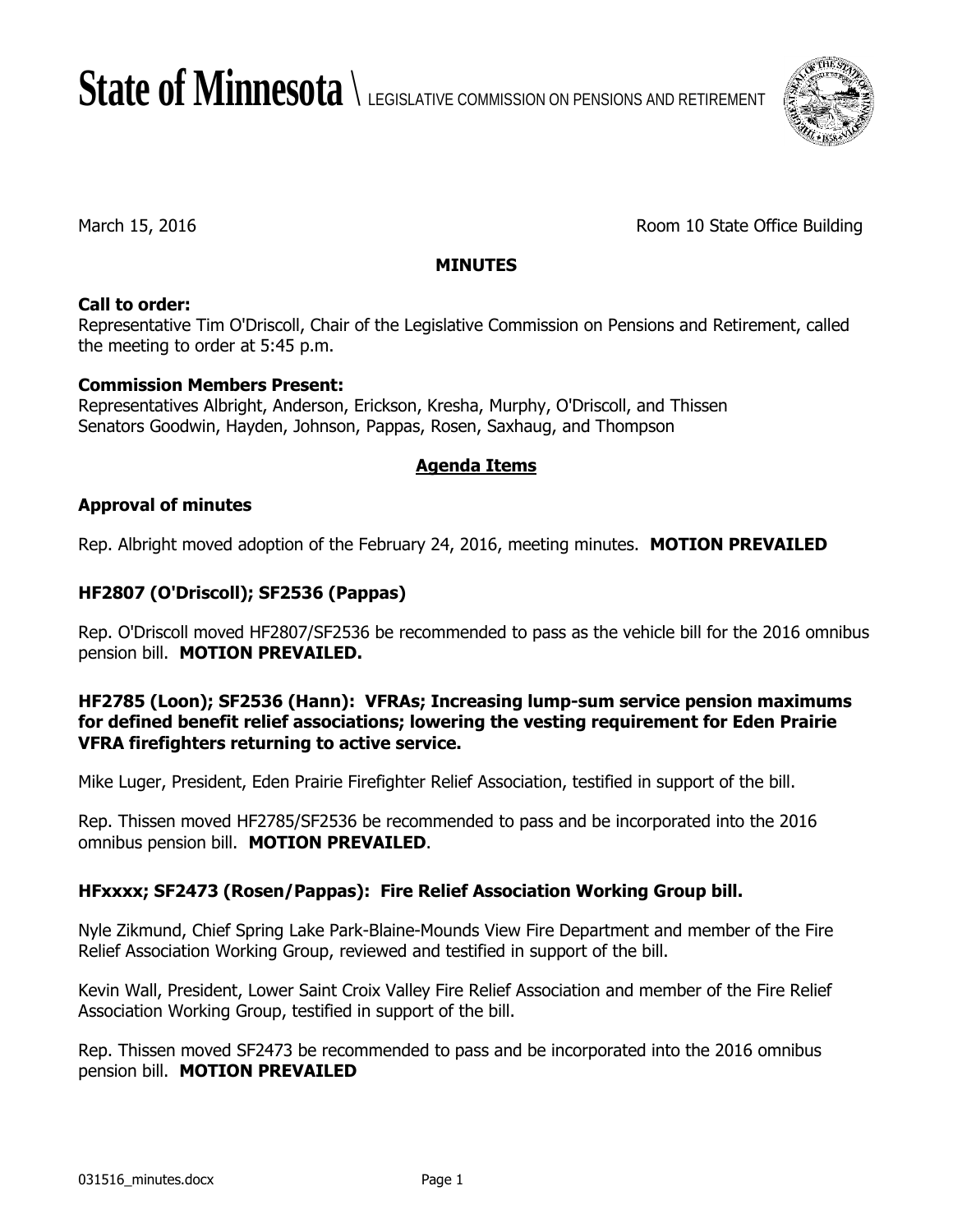#### **HF659 (O'Driscoll); SF588 (Pappas): MSRS; Modifying disability application deadlines in certain instances.**

David Bergstrom, Executive Director, MSRS, reviewed and testified in support of the bill.

Rep. O'Driscoll moved amendment H0659-1A. **MOTION PREVAILED**.

Sen. Pappas moved HF659/SF588, as amended, be recommended to pass and be incorporated into the 2016 omnibus pension bill. **MOTION PREVAILED**.

### **HFxxxx (Metsa); SFxxxx (LCPR16-015): MSRS; Rule of 90 eligibility for certain Department of Transportation employees.**

Mr. Bergstrom reviewed the bill, acknowledged the error by MSRS, and testified in support of the bill.

Rep. O'Driscoll moved LCPR16-015 moved be recommended to pass and be incorporated into the 2016 omnibus pension bill. **MOTION PREVAILED**.

#### **HFxxxx (Whelan, by request); SFxxxx (Revisor #15-3939): MSRS; Purchase of allowable service credit for state internship employment and Rule of 90 eligibility in certain cases.**

Rep. O'Driscoll explained the procedure for single-person bills, that the Commission will not vote on each bill as it is heard but rather will laid them over for possible inclusion in the omnibus pension bill.

Rep. Abigail Whelan, reviewed her bill and introduced her constituent.

Susan Rumpca, the person affected by the bill, testified in support of the bill.

Sen. Goodwin, there must be quite a few people in a similar position, how do we handle internships.

Mr. Bergstrom testified that interns are not eligible for MSRS service and, unlike the previous bill, MSRS has not included the Rule of 90 in her benefit estimates.

The bill was laid over for possible inclusion in the omnibus bill.

#### **Updates on the retirement systems' funding proposals.**

The executive directors of the Minnesota State Retirement System (MSRS) and the Teachers Retirement Association (TRA) distributed two handouts entitled "Cost of one-year delay in sustainability" and "Retirement System Financial Update, March 15, 2016."

#### **Minnesota State Retirement System funding proposal: LCPR16-012**

Mr. Bergstrom testified in support of LCPR16-012 and reviewed the MSRS portion of the handouts.

Rep. Kresha asked Mr. Bergstrom for a chart showing the separation if the proposal is delayed a year so members can see those impacts. Mr. Bergstrom indicated that he would provide that information.